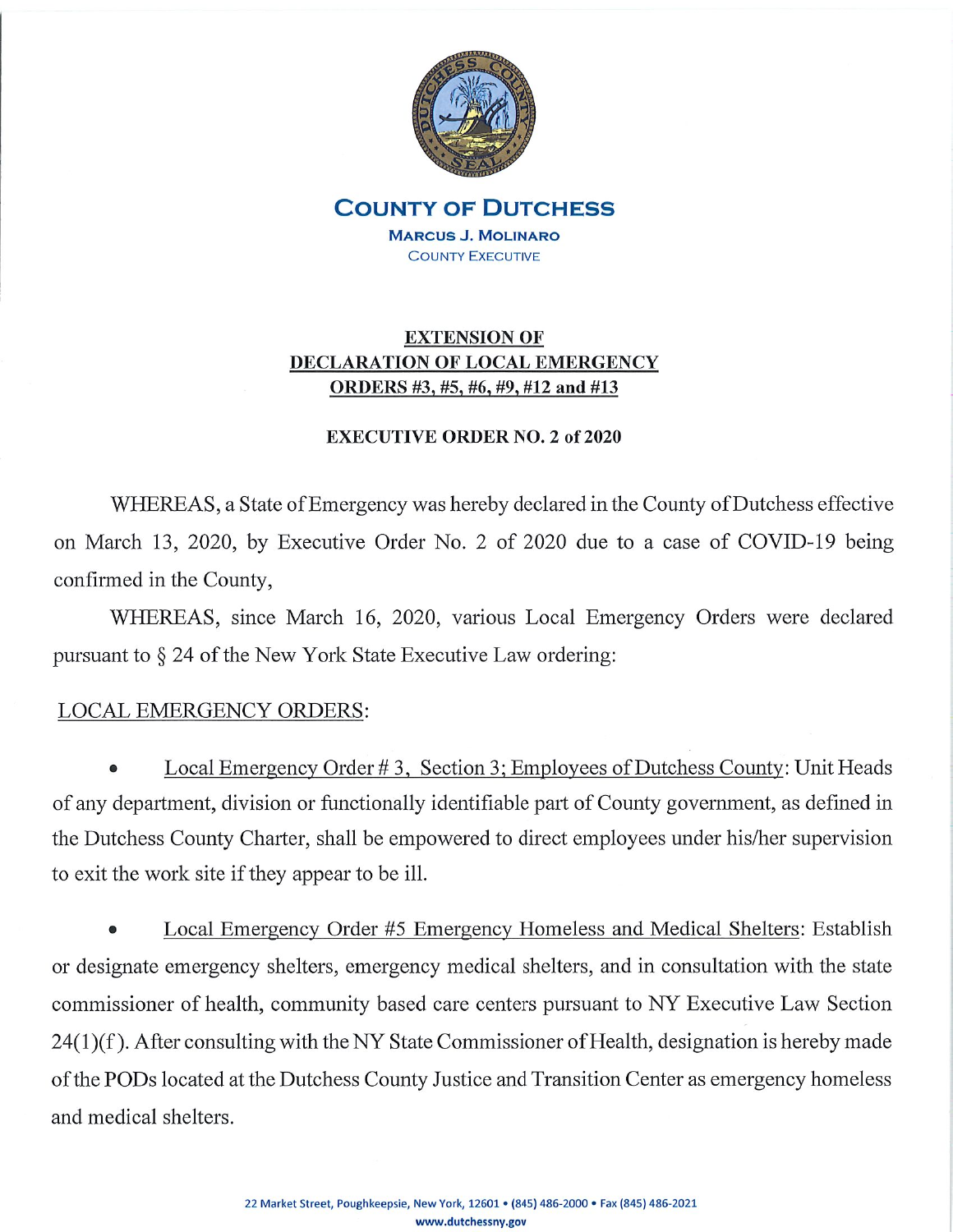Local Emergency Order #6 Coordination of Response to State of Emergency: This order shall permit the County Executive, upon consent of the chief executive officer of any other political subdivision within the County of Dutchess and upon such terms as may be mutually agreed to between them, to use of any and all facilities, equipment, supplies, personnel and other resources -- including but not limited to city, town, and village law enforcement, building code enforcement officers, and fire departments -- in order to effectuate the County Executive's Emergency Orders, to take whatever steps are necessary to protect life, property, and public infrastructure, and to provide such emergency assistance as deemed necessary.

Local Emergency Order #9, Section 1. Local Procurement: To enact any and all emergency protective measures, and upon the request and consent of any political subdivision within the County of Dutchess, any internal policies and procedures governing procurement of goods and services which are not required to be made pursuant to competitive bidding requirements, or of any other general special, or local law, may be suspended, modified or amended by said political subdivision within the County of Dutchess so long as there is a finding by said political subdivision that such policies and procedures (1) prevent, hinder, or delay necessary action in coping with COVID-19, and (2) so long as such suspension furthers the interest of safeguarding the health and welfare of the public, and (3) so long as it is reasonably necessary to the emergency effort, and (4) so long as any suspension, modification or amendment shall provide for the minimum deviation deemed necessary.

Local Emergency Order #12, Section 1, Support Reopening of Food Services Establishments. In order to support the reopening of food service establishments, and to cope with the emergency situation caused by the Covid-19 pandemic and the economic disaster which has followed it, and notwithstanding statutory and regulatory limitations but excepting State and County health and sanitary laws, I hereby order that all cities, towns, and villages within the territorial limits of the County of Dutchess may reopen food service establishments pursuant to the following conditions. Cities, towns, and villages within Dutchess County may reopen such establishments without regard to the strict adherence to local land use laws, rules, and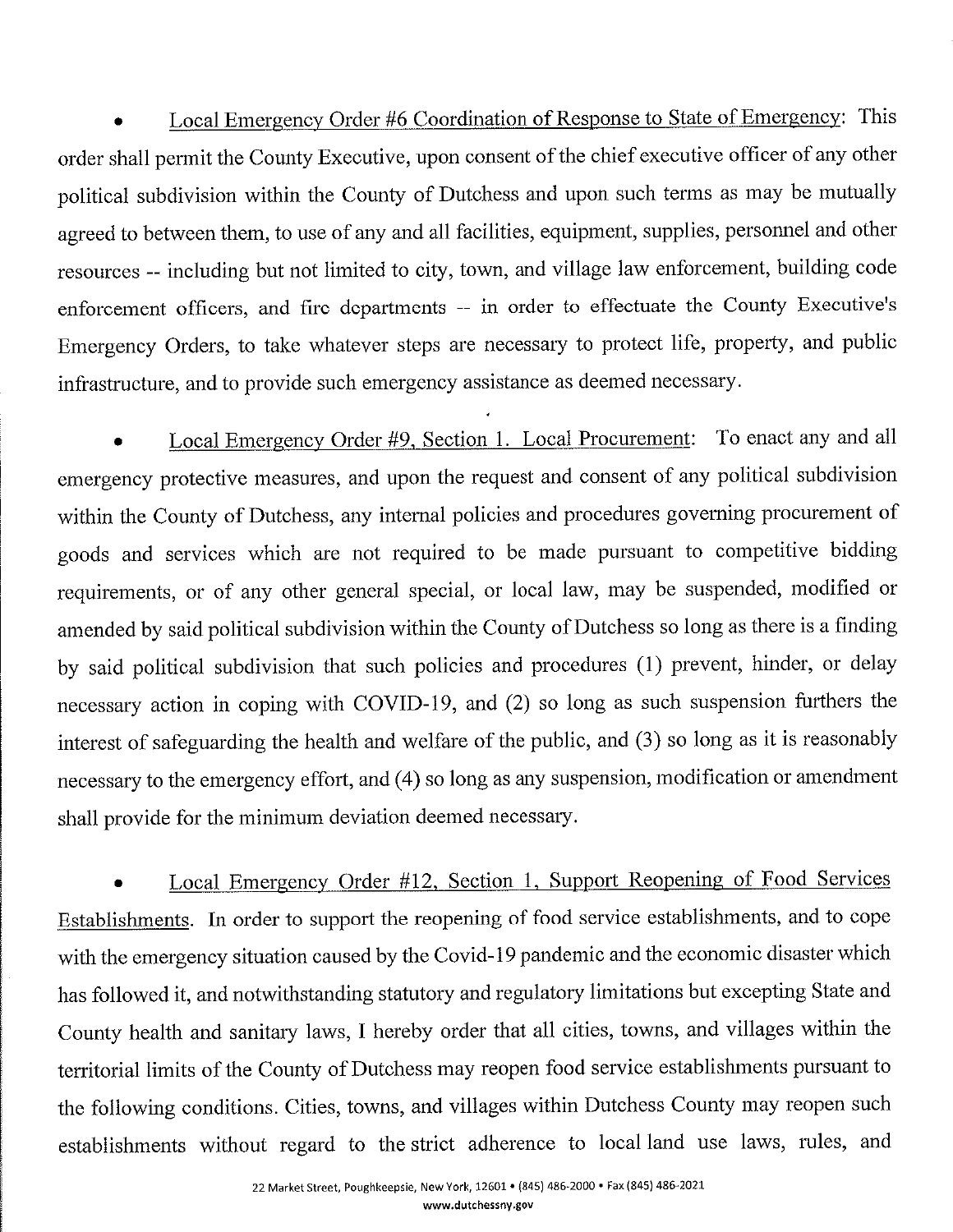regulations, which are more particularly described in Exhibit A which is attached hereto and made a part hereof. Such suspension of the appended local laws, ordinances and regulations shall be subject to the terms and conditions as determined by each individual municipality. Further, upon the request of any local municipality, I order that consideration will be given to the closure of any road or highway, or portions thereof, wherever situate within the County of Dutchess, in order to facilitate the expansion of outdoor dining in a further effort to control the economic disaster. Cities, towns, and villages should first give consideration to the propriety that this permissive order may have on individual communities.

Local Emergency Order # 13, Section 2: Supporting Food Service Establishments by Capping Fees on Third-Party Delivery Services. In order to bring the economic disaster caused by the Covid-19 pandemic under control, to promote social distancing and economic recovery, and to support Dutchess County food service establishments, and subject to Federal, State, and Constitutional statutory and regulatory limitations, I hereby order that thirdparty food delivery services shall not charge Dutchess County food service establishments any fees, commissions, costs, or delivery fees which exceed 15% of the purchase price of the food order, exclusive of taxes, gratuity, or other fees such as credit card fees. I further order that thirdparty food delivery services shall not falsely represent or increase the purchase price of any item, good, or service offered for sale at a food service establishment nor shall they make any misleading representation or false advertisement as to the same. This Order is intended to be consistent with all laws and regulations at the State of Federal levels, shall be read and interpreted in such a manner, and shall be rendered ineffective if preempted by State or Federal law.

### **SECTION 2. PUNISHMENT:**

Failure to obey this order is a criminal offense, punishable by law under New York State In accordance with Executive Law Section 24(5), any person who Executive Law  $\S$  24(5). knowingly violates the provisions of this order shall be guilty of a Class B Misdemeanor.

#### SECTION 3. EFFECTIVE:

I, Marcus J. Molinaro, the County Executive of Dutchess County, in accordance with a declaration of a State of Emergency issued on March 13, 2020, and which has been extended on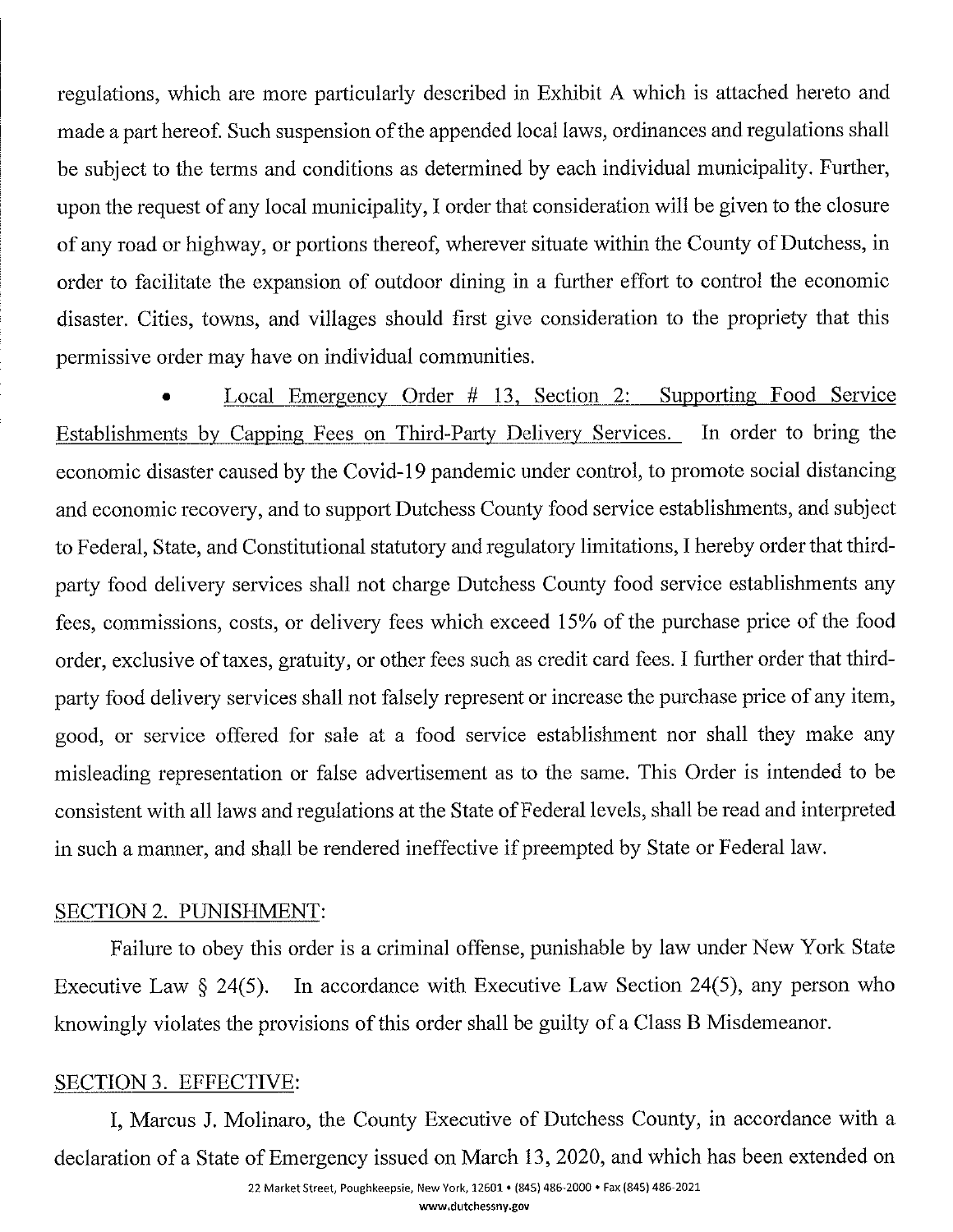April 12, 2020, May 12, 2020, June 11, 2020, July 11, 2020, August 10, 2020, September 9, 2020, October 9, 2020, November 8, 2020, December 8, 2020, January 7, 2021, February 6, 2021, March 8, 2021, April 7, 2021, and May 7, 2021, and pursuant to § 24(2) of the New York State Executive Law, do hereby order that the above local emergency orders be extended from May 20, 2021, at 12am through May 24, 2021 at 11:59pm.

## SECTION 4. DURATION.

This Order shall remain in effect until removed by the order of the County Executive and may also be renewed in five (5) day increments.

Dated: This 19th day of May, 2021 Poughkeepsie, New York 12601

Pmerc MARCUS J. MOLINARO

**COUNTY EXECUTIVE DUTCHESS COUNTY COUNTY OFFICE BUILDING**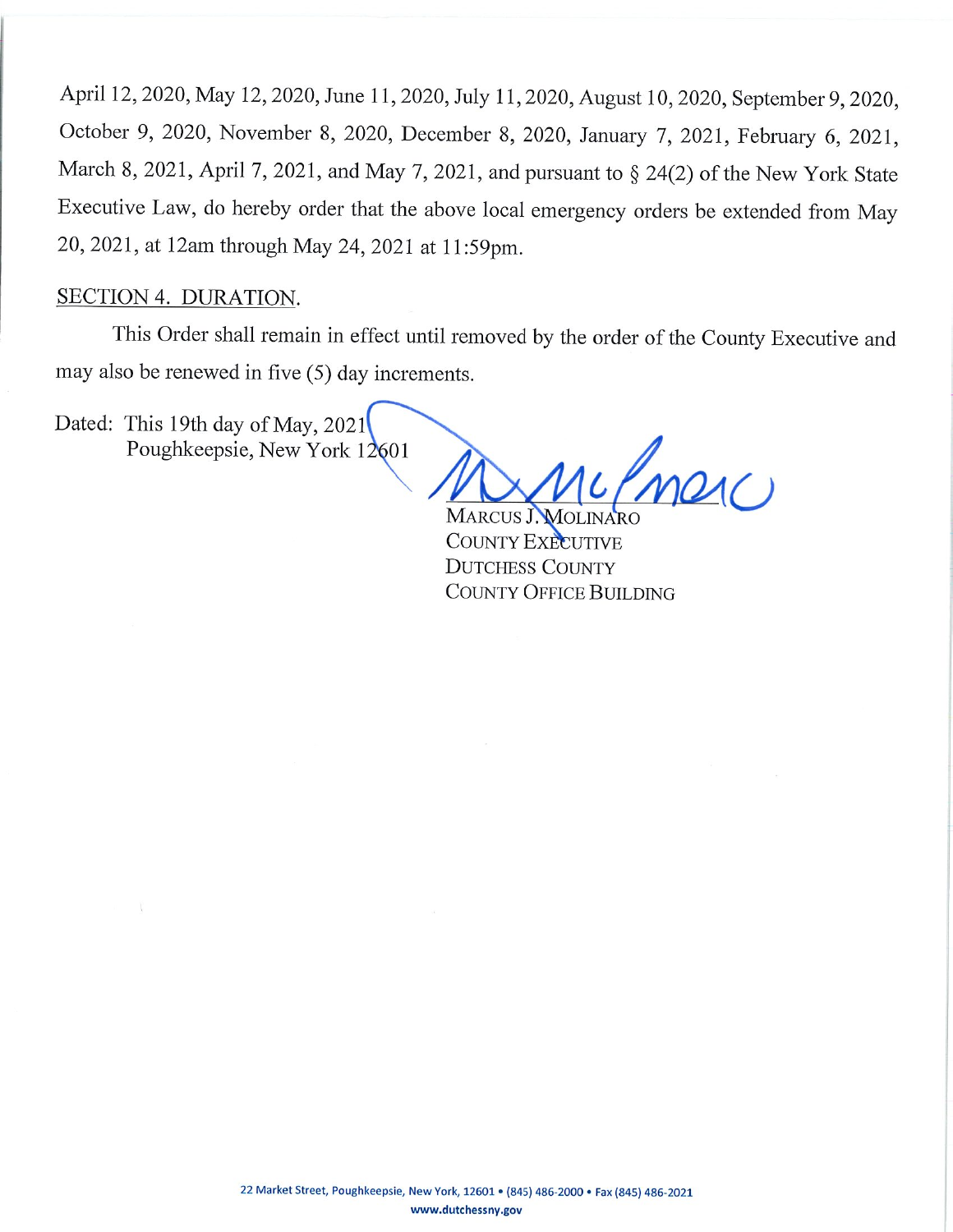| Municipality         | <b>Local Laws &amp; Ordiances</b>                |                                          |                                                                                                                                                  |                      |
|----------------------|--------------------------------------------------|------------------------------------------|--------------------------------------------------------------------------------------------------------------------------------------------------|----------------------|
|                      | Local Law Title and #                            | Chapter#                                 | Section #                                                                                                                                        | <b>Road Closures</b> |
| <b>Cities</b>        |                                                  |                                          |                                                                                                                                                  |                      |
| Beacon               | Code of the City of Beacon                       | Chapter 163 - Peddling and<br>Soliciting | Section 9.E                                                                                                                                      |                      |
|                      | Code of the City of Beacon                       | Chapter 223 - Zoning                     | Section 26.F - Off-street<br>parking                                                                                                             |                      |
|                      | Code of the City of Beacon                       | Chapter 223 - Zoning                     | Section 26.G - Off-street<br>parking                                                                                                             |                      |
|                      | Code of the City of Beacon                       | Chapter 223 - Zoning                     | Section 41.18.A - Site Plan<br>Review for CMS District                                                                                           |                      |
|                      | Code of the City of Beacon                       | Chapter 223 - Zoning                     | Section 41.18.G - Off-street<br>parking for CMS District                                                                                         |                      |
|                      | Code of the City of Beacon                       | Chapter 223 - Zoning                     | Section 41.18.I - Site Plan<br>Amendments in CMS<br><b>District</b>                                                                              |                      |
|                      | Code of the City of Beacon                       | Chapter 223 - Zoning                     | Section 41.21.A - Site Plan<br><b>Review for L District</b>                                                                                      |                      |
|                      | Code of the City of Beacon                       | Chapter 223 - Zoning                     | Section 41.21.F - Off-Street<br>Parking for L District                                                                                           |                      |
|                      | Code of the City of Beacon                       | Chapter 223 - Zoning                     | Section 41.21.I - Site Plan<br>Amendments in L District                                                                                          |                      |
| Poughkeepsie         | Section 19-6.1 Site<br>Development Plan Approval | 19                                       | $6.1(b)$ and $6.1(c)$                                                                                                                            |                      |
|                      | Section 19-4.3 Off-Street<br>Parking and Loading | 19                                       | 4.3(10)(a)                                                                                                                                       |                      |
|                      | Section 15-14 - Sidewalk<br>Cafes                | 15                                       | $15-14(c)$ and $15-14(e)$                                                                                                                        |                      |
| <b>Towns</b>         |                                                  |                                          |                                                                                                                                                  |                      |
| Amenia               |                                                  |                                          |                                                                                                                                                  |                      |
| Beekman              |                                                  |                                          |                                                                                                                                                  |                      |
| Clinton              |                                                  |                                          |                                                                                                                                                  |                      |
| Dover                |                                                  |                                          |                                                                                                                                                  |                      |
| <b>East Fishkill</b> | East Fishkill Zoning Code                        | Section 194-26                           |                                                                                                                                                  |                      |
| Fishkill             | <b>Zoning Parking</b>                            | Chapter #150                             | Section #160                                                                                                                                     |                      |
| Hyde Park            | Code of the Town of Hyde<br>Park                 | Chapter 108 Zoning                       | 9.2 B (1) Site Plan regd for<br>all commercial uses -<br>subject to obtaining a Town<br>of Hyde Park Temporary<br>outdoor dining permit.         |                      |
|                      | Code of the Town of Hyde<br>Park                 | Chapter 108 Zoning                       | 32 A Certificate of Occupany<br>required for all uses -<br>subject to obtaining a Town<br>of Hyde Park Temporary<br><b>Outdoor Dining Permit</b> |                      |
| LaGrange             |                                                  |                                          |                                                                                                                                                  |                      |
| Milan                |                                                  |                                          |                                                                                                                                                  |                      |
| North East           |                                                  |                                          |                                                                                                                                                  |                      |
| Pawling              |                                                  |                                          |                                                                                                                                                  |                      |
| Pine Plains          | Zoning Law - #275                                | Article XIII                             | Section 275-71                                                                                                                                   |                      |
| Pleasant Valley      |                                                  |                                          |                                                                                                                                                  |                      |

### As of: 7/7/20 9:59 **Exhibit A**